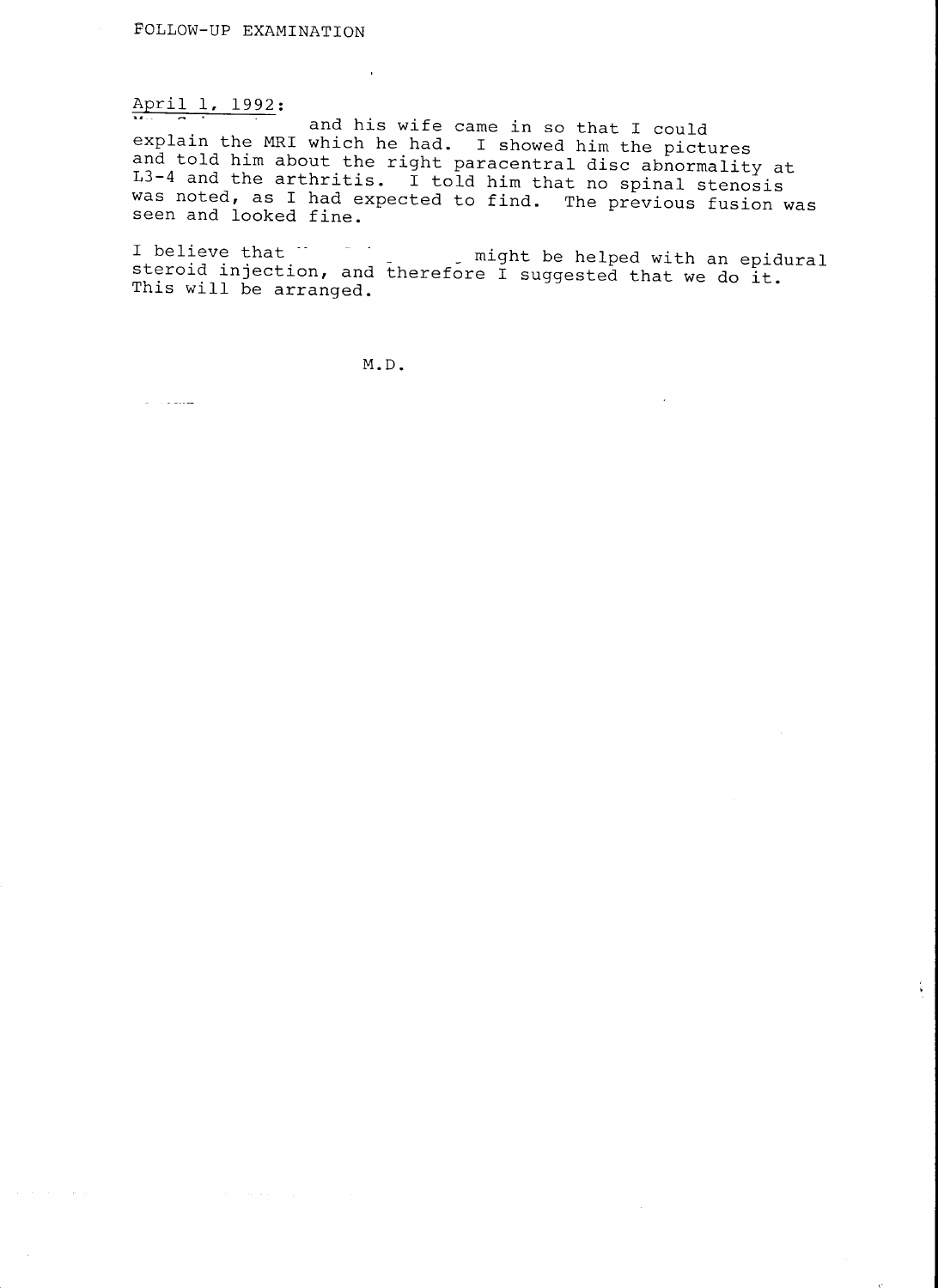### $Neurosurgical Associates, P.A.$

 $/$  Albuquerque, New Mexico 87102  $/$ 

March 26, 1992

This is a 63-year-old, Caucasian male. He has a long history of<br>back problems, underwent laminectomy and fusion L5-S1 in 1959,<br>and then in 1982 had a laminectomy of L4-5 for an extruded disc.<br>He did well until around 1988, a recurrent herniated disc. Since then, his symptoms have gotten<br>slowly worse, and now he hurts in both legs and his low back. He is not sure, but he feels that it might be aggravated by standing or walking, but that hasn't been clearly determined as yet.

In addition to that, he has had quite a lot of problem with inguinal<br>hernias, has had a total of four operations, and now has a recurrent<br>hernia in the left inguinal area. He also has chronic obstructive<br>pulmonary problems

# NEUROLOGICAL EXAMINATION :

Cerebration: intact.

Cranial nerves: normal.

Reflexes: tendon reflexes are hypoactive but symmetrical. There are no pathological reflexes.

Motor: intact.

Sensory: intact.

Coordination: intact.

Musculoskeletal: straight leg raising is normal. Forward flexi of the back is done well.

# CLINICAL IMPRESSION:

RuIe out lumbar spinal stenosis.

#### RECOMMENDATIONS :

 $\mathbf{I}$ 

PUM: mz

I believe that re. He may need a decompressive laminectom needs an MRI, which we will arrang